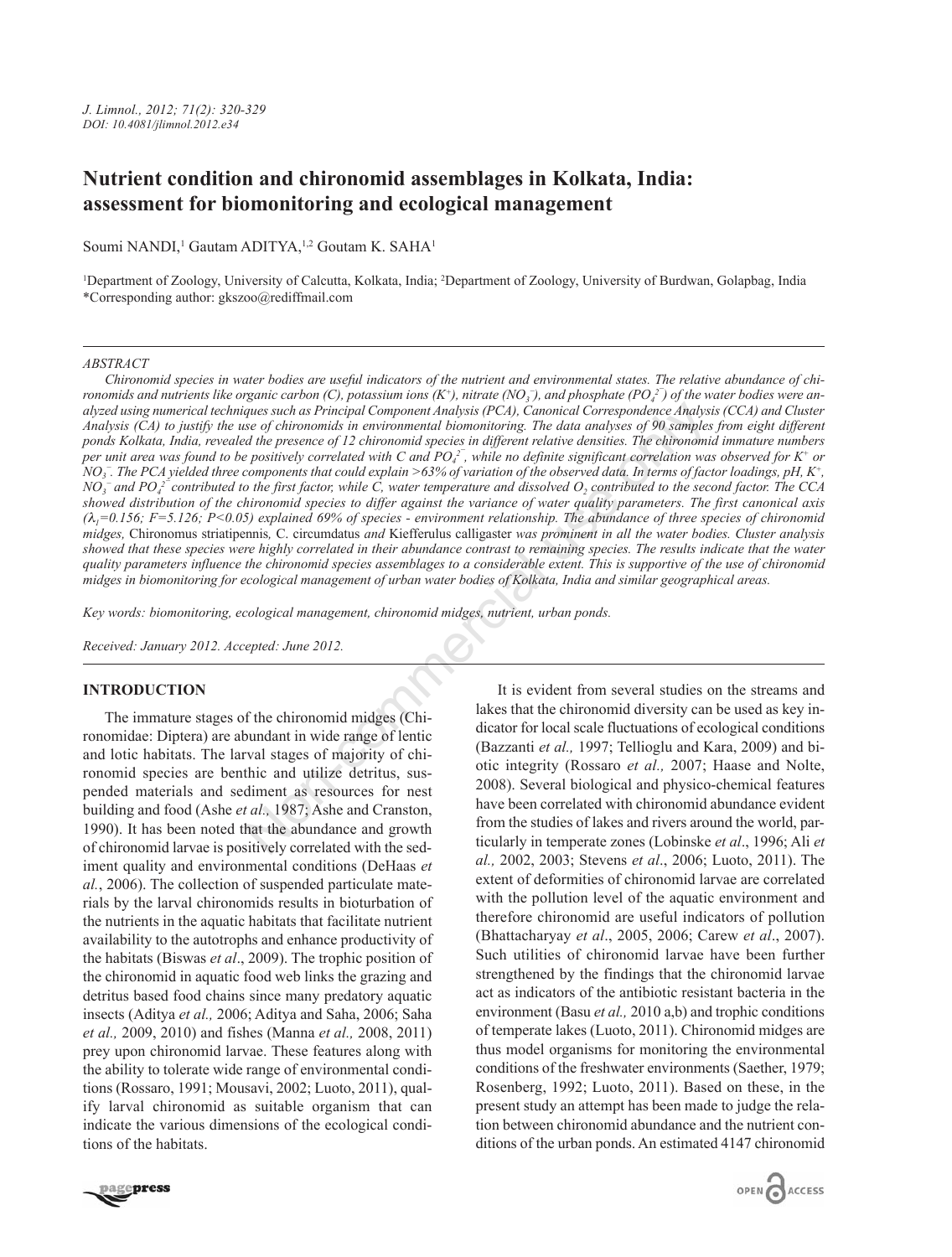species have been described worldwide, of which 359 species under 105 genera represents Oriental realm (Ferrington, 2008). While taxonomic details of chironomid midges are being done vastly (Guha *et al.,* 1980; Chaudhuri *et al.*, 1983, 1988, 1992; Chaudhuri and Ghosh, 1986; Chaudhuri and Chattopadhyay, 1990; Mazumdar *et al.,* 2000) and continued till now, little effort has been made to correlate the environmental variables with chironomid abundance in urban areas like Kolkata, India. In this context, the present study is expected to highlight the chironomid diversity in urban ponds in Kolkata, India, in relation to the major nutrients. Following the studies on the predatory potential of different heteropteran bugs, coleopteran beetles, odonate larvae and fishes in these aquatic bodies (Aditya and Saha, 2006; Manna *et al.,* 2008, 2011; Saha *et al.,* 2009, 2010), it is pertinent to record the diversity of chironomids that sustain these predatory insects (Ormerod *et al.,* 2009; Cushman *et al.,* 2010). A correlation of the diversity of chironomid midges with the nutrient conditions will substantiate the hypothesis related to their utility as indicators of the aquatic bodies of this region (Basu *et al.*, 2010 a,b). This would enable to frame strategies for ecological restoration and management of the urban ponds and substantiate the use of chironomid larvae in biological monitoring of aquatic system.

## **METHODS**

## **Study site**

The study was carried out on 8 major water bodies named as EI, EII, SI, SII, NI, NII, WI and WII located in and around Kolkata metropolis, India. The ponds are named based on their location in the east (E) (Tiljala, 22°31'49.21" N; 88°23'40.72" E), west (W) (Ichapur, Howrah, 22°35'18.92" N; 88°18'44.09" E), north (N) (Baranagar, 22°38'25.75" N; 88°22'19. 47" E) and south (S) (Garia, 22°28'34.17" N; 88°23'08.63" E), with reference to Ballygunge Science College campus, Kolkata, India, as center (22°35'18.92" N; 88°17'54.99" E). The distance of the water bodies in the East, West, North and South are respectively are 4.7 km, 14.7 km, 14.4 km and

8.7 km from the central location. These water bodies represented model urban ponds of Kolkata, where anthropogenic interference was customary, without commercial fishery. These natural ponds were sparsely vegetated with the floating weeds *Wolffia* spp., *Lemna minor* and *Pistia stratiotes* as dominant vegetation and *Eichhornia crassipes* in pond NII. As emergent vegetations *Ipomoea aquatica, Alternanthera philoxeroides* and *Jussia repens* were noted in ponds WI and WII, with few representatives in a corner of the pond. The sampling was carried out avoiding these vegetations since the dispersion of the vegetated areas were clumped and was not homogenous among the ponds. The average depth of the ponds were 1 meter in the centre and the surface area were between  $700 \text{ m}^2$  and  $1480 \text{ m}^2$ (Tab. 1). Data were taken for a minimum of 9 and a maximum of 14 samples from each of these ponds within a 3 month period, from June to August 2010. The data were considered for spatial scale analysis assuming climatic conditions were affecting the ponds in a similar way.

# **Chironomid collection and rearing**

The chironomid immature, mostly larvae and few pupae, were collected from the bottom sediments of the ponds with the help of a sampler made up of plankton net (200  $\mu$ m mesh size) attached to a frame (25 $\times$ 20 cm area) with a long handle, following Robert *et al.* (2002). The sampler was dredged along the sediment bottom (12.5-15) cm corresponding to the depth and  $1 \text{ m}^2$  surface area of the ponds) to collect the larvae in a measured quadrat and placed in aerated plastic bags and transported to the laboratory for counting, rearing and identification following adult emergence. The larval rearing in the laboratory was carried out in plastic trays  $(36\times28\times8$  cm) containing aged tap water and a bottom layer (1 cm) of autoclaved mud. The cultures were aerated with aquarium air pump (RS-348A, RS Electrical, China) and the water was changed every day. Observations were made on the numbers of individual larvae pupating each day following which the pupae were transferred to individual glass vials  $(10 \times 60$ mm) with 3 mL of tap water. The vials were marked for 2006; Manna *et al.*, 2008, 2011; Saha (Tab. 1). Data were taken for a it is pertinent to record the diversity imum of 14 samples from each task and sustain these predatory insects immum of 14 samples from each only coush

Tab. 1. A brief description of the ponds considered in the present study. The ponds are named according to the location (W – West, E – East,  $N$  – North and  $S$  – South).

| Place | Surface area<br>(m <sup>2</sup> ) | Depth<br>(cm at centre) | Depth<br>littoral (cm) | Shape       |  |
|-------|-----------------------------------|-------------------------|------------------------|-------------|--|
| EI    | 1201.44                           | 110                     | $12 - 22$              | Rectangular |  |
| EII   | 706.00                            | 120                     | $10 - 15$              | Oval        |  |
| SI    | 1127.42                           | 100                     | $10 - 20$              | Rectangular |  |
| SШ    | 1409.39                           | 120                     | $12 - 22$              | Rectangular |  |
| NI    | 714.17                            | 100                     | $10 - 15$              | Rectangular |  |
| NII   | 1115.84                           | 110                     | $10 - 20$              | Oval        |  |
| WI    | 1482.64                           | 110                     | $12 - 25$              | Oval        |  |
| WII   | 1207.64                           | 100                     | $12 - 20$              | Rectangular |  |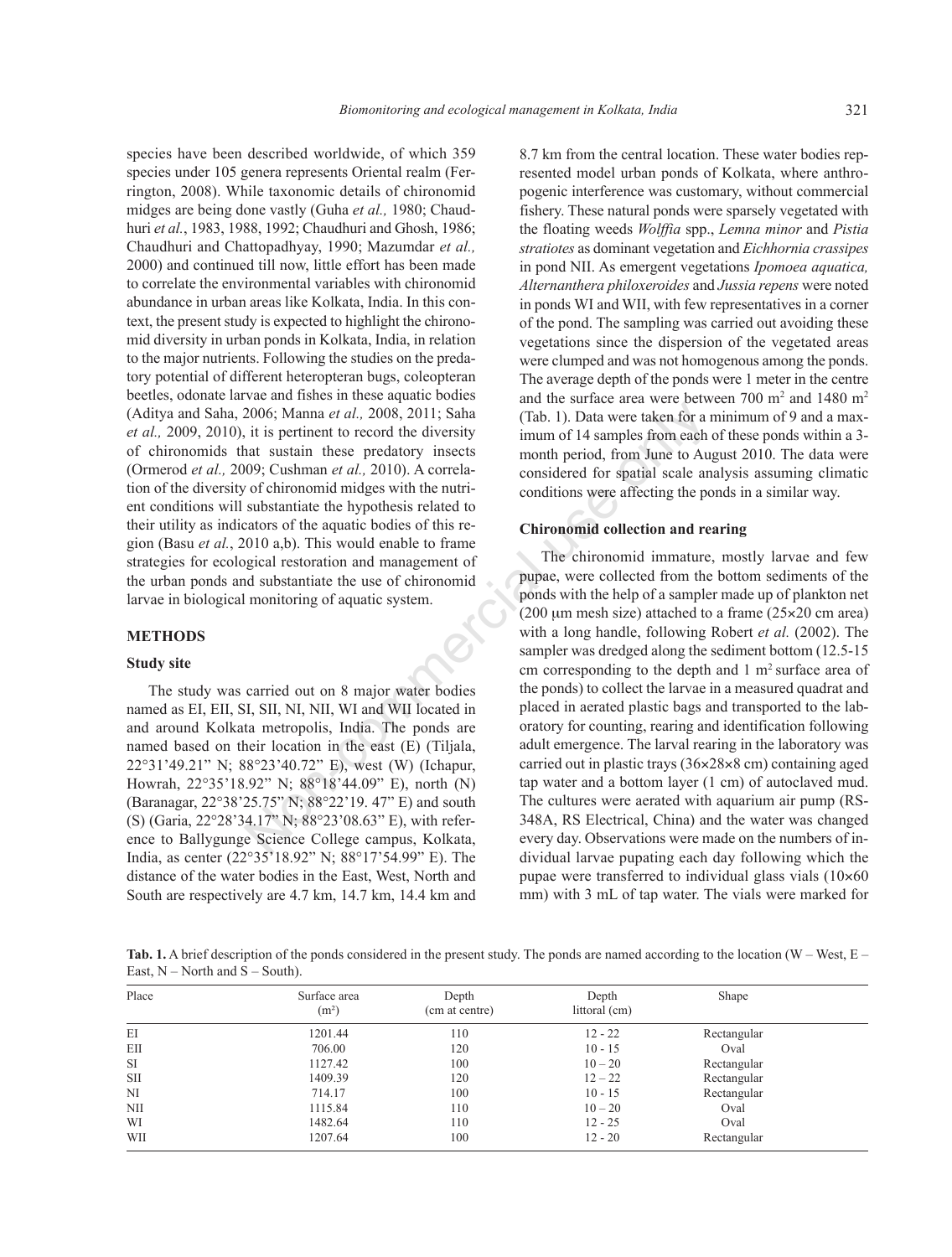further reference and covered with cloth to prevent escape of emerging adults. Following adult eclosion the individuals were identified to the genus level and further identification to the species level was carried out following the micro slide preparation of adults with the help of phenolbalsam technique as used by Chaudhuri and Guha (1987). Identification of the adult chironomid was made following appropriate keys (Pinder, 1978; Cranston *et al.*, 1989, 2012; Epler, 1992, 1995, 2001; Chaudhuri and Ghosh, 1986; Chaudhuri and Chattopadhyay, 1990).

Confirmation of identifications was done from Entomology Laboratory, Department of Zoology, The University of Burdwan, India.

## **Analysis of water quality parameters**

During the course of collection of chironomid larvae, sediment and water were also collected for analysis of selected physico-chemical parameters and nutrient conditions of the ponds. Parameters as temperature, pH and dissolved oxygen (DO) of water were measured using a thermometer, a portable calibrated pH meter (pHep® pH meter, Hanna Instrument, Mauritius) and  $O_2$  kit (Aquamerck, 1.11107.0001), respectively, at each site and each sampling day. Depth of water from where these measurements were taken remained between 12.5 and 15 cm depth nearer to the bottom sediments of the ponds. The sediments of the ponds were collected using sampler for determination of organic carbon, which was performed according to the standard methods for the examination of water and waste water (APHA, 1995). referent standard in the eight urban point<br>
imput to yield principal components with the eight urban point be induction of chironomid larvae, more than 1, explaining >70% of variance and nutrient condition of Manity (1994

To determine the nutrient of the water samples, water

were collected from the same depth with BOD bottle for determination of nitrate, phosphate and potassium of the water with the methodology provided by APHA (1995).

#### **Statistical analyses**

A total of 90 samples from the eight ponds were considered for this study. The data on the number of chironomid larvae, physicochemical parameters, and nutrient quality for each sample were subjected to multivariate analyses. A Principal Component Analysis (PCA) was carried out to reduce the redundancy of the data and provide ordination of the variables and their each other relationship.

In the present study eight variables measured in 90 different samples from the eight urban ponds were used as input to yield principal components with Eigen-values of more than 1, explaining >70% of variations in the observed data (Tab. 2) The PCA used here follows the description of Manly (1994) and Legendre and Legendre (1998). Bivariate linear regression equations (Zar, 1999) were constructed to represent the relation between nitrate, phosphate, potassium and organic carbon (nutrient states) with the total chironomid larval abundance.

A Detrended Correspondence Analysis (DCA) was carried out with the matrix of species count in each sample to guide the use of further numerical techniques based on linear or unimodal models. The data were detrended by segments with non linear rescaling and the rare species were down-weighted to measure the length of the compositional gradient. As a rule, unimodal species response model can be used provided the gradient length is greater than twice the standard deviation. Since the analysis

**Tab. 2.** The values (range, mean±SE) of the water quality parameters of the ponds considered in the study.

| Pond number | Water quality parameters |                  |                 |                 |                 |                 |                  |  |
|-------------|--------------------------|------------------|-----------------|-----------------|-----------------|-----------------|------------------|--|
|             | N(E1)                    | K(E2)            | P(E3)           | C(E4)           | DO(E5)          | pH(E6)          | WT(E7)           |  |
| EI          | 0.74-6.96                | 19.74-37.47      | $0.29 - 3.88$   | 0.48-3.97       | $2.2 - 9$       | $7 - 8.3$       | $21 - 40$        |  |
|             | $3.14\pm0.40$            | $26.53 \pm 1.57$ | $1.80 \pm 0.24$ | $1.48 \pm 0.25$ | $5.34 \pm 0.60$ | $7.69 \pm 0.12$ | $29.92 \pm 1.60$ |  |
| EII         | 1.33-12.14               | 23.21-46.59      | $0.14 - 5.22$   | $0.07 - 2.11$   | $1.4 - 9.5$     | $6.5 - 8$       | $23 - 36$        |  |
|             | $5.53 \pm 0.85$          | $31.74 \pm 1.63$ | $2.06 \pm 0.43$ | $1.09 \pm 0.14$ | $5.98 \pm 0.75$ | $7.42 \pm 0.11$ | $30.5 \pm 1.09$  |  |
| <b>SI</b>   | 1.33-7.56                | 9.05-18.14       | 1.14-3.88       | $0.62 - 3.41$   | $1.2 - 9.3$     | $5.8 - 8.2$     | 25-37            |  |
|             | $4.31 \pm 0.41$          | $14.69 \pm 0.67$ | $2.31 \pm 0.21$ | $1.79 \pm 0.26$ | $6.06 \pm 0.68$ | $7.54 \pm 0.23$ | $30.21 \pm 0.98$ |  |
| <b>SII</b>  | 1.4-6.44                 | 9.45-21.13       | 1.11-3.85       | $0.11 - 2.1$    | $3.6 - 8.2$     | $7 - 8.5$       | $25 - 35$        |  |
|             | $4.28 \pm 0.40$          | $15.28 \pm 1.03$ | $2.20 \pm 0.26$ | $1.28 \pm 0.18$ | $6.32 \pm 0.35$ | $7.67 \pm 0.14$ | $31.33 \pm 1.02$ |  |
| NI          | $0.22 - 1.18$            | 1.94-12.10       | $0.14 - 1.77$   | $0.1 - 2.54$    | $2.7 - 6.8$     | $6.5 - 7.2$     | 19-32            |  |
|             | $0.61 \pm 0.09$          | $7.42 \pm 1.02$  | $0.39 \pm 0.17$ | $0.80 \pm 0.27$ | $4.41 \pm 0.44$ | $6.96 \pm 0.08$ | $26.89 \pm 1.51$ |  |
| NII         | 0.88-9.92                | 4.85-18.82       | $0.074 - 0.59$  | $0.29 - 2.87$   | $2.1 - 5.2$     | $6.5 - 7.5$     | $20 - 38$        |  |
|             | $2.06 \pm 0.98$          | $10.97 \pm 1.66$ | $0.37 \pm 0.05$ | $1.48 \pm 0.32$ | $3.03 \pm 0.32$ | $6.99 \pm 0.11$ | $28.33 \pm 1.73$ |  |
| WI          | 2.37-9.4                 | 12.12-27.21      | $1 - 3.59$      | $1 - 3.19$      | $2.3 - 9.3$     | $6.5 - 8.3$     | $24 - 33$        |  |
|             | $4.95 \pm 0.88$          | $19.36 \pm 1.89$ | $2.32 \pm 0.34$ | $1.95 \pm 0.24$ | $5.14 \pm 0.69$ | $7.34 \pm 0.21$ | $29.88 \pm 1.14$ |  |
| WII         | 1.85-6.07                | 14.5-26.23       | $0.11 - 2.85$   | $0.21 - 2.9$    | $2.8 - 9.5$     | $6, 8-8, 4$     | $22 - 35$        |  |
|             | $4.09 \pm 0.48$          | $19.72 \pm 1.45$ | $1.24 \pm 0.25$ | $1.26 \pm 0.30$ | $5.32 \pm 0.69$ | $7.62 \pm 0.17$ | $29.88 \pm 1.47$ |  |

*N, nitrate mg L-1; P, phosphate mg L-1; C, organic carbon concentration; K, potassium mg L-1; DO, dissolved oxygen mg L-1; WT, water temperature in °C.*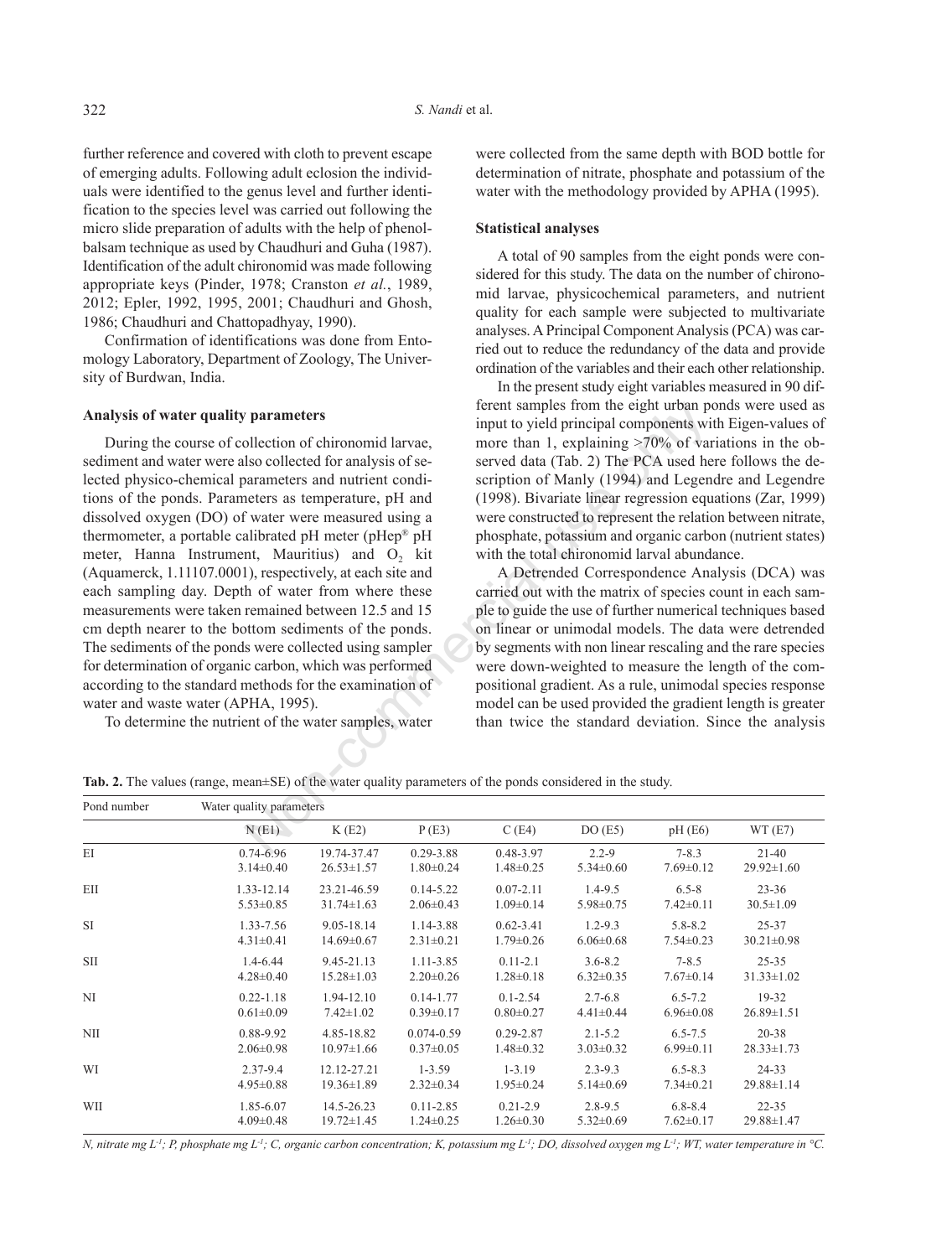yielded such results, further application of CCA (Canonical Correspondence Analysis; ter Braak, 1987; ter Braak and Verdonschot, 1995; ter Braak and Šmilauer, 2002) was used to comment on the species environment relationship. In this method synthetic environmental gradients are extracted that form the basis for depicting the habitat preferences of the different species through an ordination diagram (ter Braak, and Verdonschot, 1995). The CCA is equivalent to weighted PCA as it can be applied in a matrix of species by environmental variables, with the species being given weight relative to their total abundance and the environmental variables being weighted inversely with their covariance matrix (ter Braak, 1987). In the ordination diagram (a biplot), the environmental variables are represented as arrows and the species as scattered points in the ordination space. The direction of maximum change of an environmental variable in respect to the ordination axes are specified by the points of the arrow, while the length of the arrow indicates the rate of change in the corresponding direction. The length of the arrow of an environmental variable is proportional to the strength of correlations with the ordination axes, and thus with the pattern of community variations shown in the ordination (ter Braak, 1987; ter Braak and Verdonschot, 1995). The direction of an environmental arrow can be viewed as axis allowing projection of the species points in order of the species rank in terms of weighted averages in context of that environmental variable (ter Braak, 1987). Based on the relative abundance, seven chironomid species and seven environmental variables (four original and three derived  $-$  N/P, N/C and P/C from the original values) were considered. This analysis was carried out to provide an explanation for the observed variations in the relative abundance of different species of chironomid using the environmental features as explanatory variables. ed as arrows and the species as scate<br>
to column space. The direction of<br>
the ordination space. The direction of<br>
the analysis in expectations, *T. grandita, T. grandita*, *Niety*<br>
exers are specified by the points of t



Fig 1. The proportion, based on relative abundance (n×m<sup>2</sup>), of different chironomid species present in the total samples and in each sample from the ponds studied (n=90 samples) (S1 -*Chironomus circumdatus*, S2 - *C. filitarsis*, S3 - *C. incertipennis*, S4 – *C. javanus*, S5 – *C. ramosus*, S6- *C. striatipennis*, S7 - *Kiefferulus barbatitarsis*, S8 - *K. calligaster*, T1 – *Tanypus bilobatus*, T2 – *T. grandis*, T3 – *T. lucidus* and T4 – *T. tenebrosus*).

In order to judge the observed pattern of relative abundance of the chironomid species in the eight ponds, a Cluster Analysis (CA) based on Ward's method was carried out. It allowed interpreting the levels of similarity of the chironomid species in terms of their relative abundance. All the statistical analyses were carried out following Manly (1994), Zar (1999), and Legendre and Legendre (1998) using XL STAT software (Addinsoft, 2010) and SPSS ver 10 (Kinnear and Gray, 2000).

### **RESULTS**

The number of chironomid species varied between 1 and 12, depending on the ponds and sampling day. The most abundant species was *Chironomus striatipennis* followed by *C. circumdatus*, *Kiefferulus calligaster* and *K. barbatitarsis.* The predatory chironomid species *Tanypus bilobatus, T. grandis, T. lucidus,* and *T. tenebrosus* occurred rarely in the samples contributing to 10 individuals out of 2734 collected chironomid midges. The relative abundance of the chironomid species is presented as proportion frequency in Fig. 1 following transformation to natural logarthim (ln) values. Owing to the least representation in the samples the predatory *Tanypus* species were not considered for further analysis. The values of the different water quality parameters of the water bodies including the nutrients are shown in Tab. 2. The values of nitrate, phosphate and carbon, reflect eutrophic conditions (Yang *et al.,* 2008). The number of chironomid larvae per sample ranged between 1 and 90 (mean 30.38±1.74 SE; variance,  $s^2$ =270.64 and variance to mean ratio: 8.91). The chironomid abundance was highest in the pond located in S1  $(n=562$  chironomid larvae; >40 larvae m<sup>-2</sup>). The number of species recorded in all ponds varied too, with pond EII (eastern region) showing seven numbers of species in contrast to the pond NI where only two chironomid species



**Fig. 2.** The total number of chironomid larvae  $(n \times m^{-2})$  in the samples as a function of the N/P (nitrate: phosphate ratio), N/C (nitrate: carbon ratio) and P/C (phosphate/ carbon ratio) (n=90 samples from different ponds).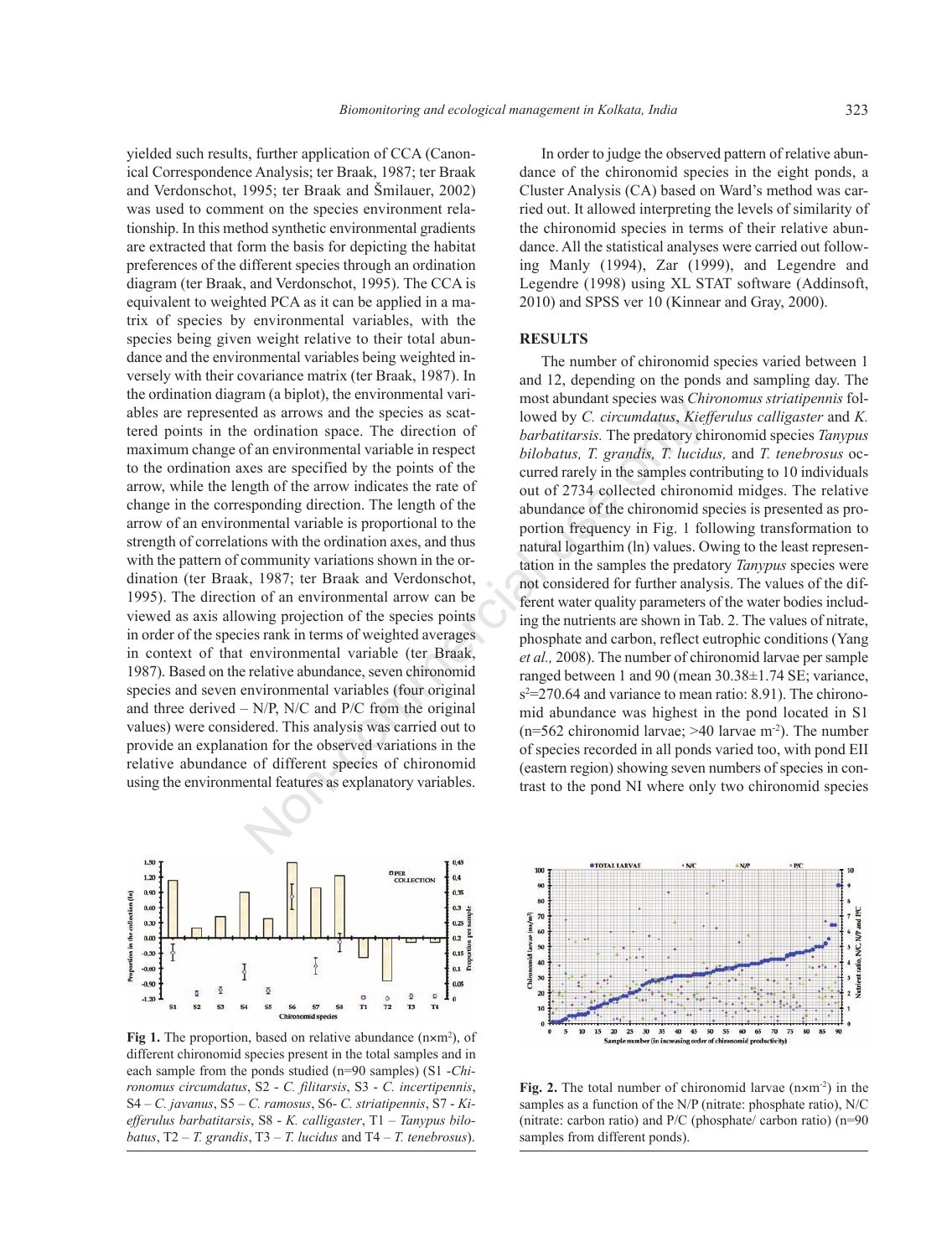were observed being the lowest in terms of diversity. The chironomid larval abundance against N/C, P/C and N/P ratio in each sample is shown in Fig. 2.

Based on the numbers of chironomid larvae collected per sample and the environmental (water quality parameters) variables (Tab. 2), the PCA shows that two factors, F1 and F2, explained more than 48% of the variation in

the observed abundance of chironomid as a function of nutrients and environmental variables. The Kaiser-Meyer-Olkin measure for sampling adequacy was 0.622. The Bartlett's Sphericity test showed significant value  $(\chi^2 = 113.564; df = 28; P < 0.001)$  justifying sampling adequacy for application of application of PCA. The communalities of the variables considered were >0.3 with the

**Tab. 3.** The PCA of the dataset on the water quality parameters and number of chironomid larvae as obtained from the ponds in Kolkata (n=90 samples).

| A. Correlation matrix      |                                                                                           |             |          |          |                 |                  |       |                 |
|----------------------------|-------------------------------------------------------------------------------------------|-------------|----------|----------|-----------------|------------------|-------|-----------------|
| Variables                  |                                                                                           | $\mathbf N$ | K        | P        | $\mathcal{C}$   | DO.              | pH    | <b>WT</b>       |
| Potassium (K)              |                                                                                           | $0.309*$    |          |          |                 |                  |       |                 |
| Total phosphate (P)        |                                                                                           | $0.599*$    | $0.274*$ |          |                 |                  |       |                 |
| Organic carbon $(C)$       |                                                                                           | $0.238*$    | 0.001    | $0.287*$ |                 |                  |       |                 |
| Dissolved oxygen (DO) (DO) |                                                                                           | 0.180       | 0.177    | $-0.053$ | $-0.043$        |                  |       |                 |
| pH                         |                                                                                           | $0.237*$    | $0.278*$ | $0.222*$ | 0.137           | $0.400*$         |       |                 |
| Water temperature (WT)     |                                                                                           | 0.013       | 0.150    | $-0.062$ | $-0.158$        | $0.316^*$        | 0.078 |                 |
| Total larvae (TL)          |                                                                                           | 0.139       | 0.148    | 0.215    | $0.244*$        | $-0.046$         | 0.173 | $-0.137$        |
|                            | *Values in <i>italics</i> indicate significance at P<0.05 level.                          |             |          |          |                 |                  |       |                 |
|                            | B. Communalities and factor loadings.                                                     |             |          |          |                 |                  |       |                 |
| Communalities              | Variables                                                                                 |             |          |          | F1              | F2               |       | F <sub>3</sub>  |
| 0.59                       | N                                                                                         |             |          |          | $0.764^{\circ}$ | $-0.071$         |       | $-0.377$        |
| 0.40                       | K                                                                                         |             |          |          | $0.572^{\circ}$ | 0.266            |       | $-0.217$        |
| 0.63                       | P                                                                                         |             |          |          | 0.733°          | $-0.304$         |       | $-0.382$        |
| 0.40                       | C                                                                                         |             |          |          | 0.432           | $-0.464^{\circ}$ |       | 0.304           |
| 0.62                       | D <sub>O</sub>                                                                            |             |          |          | 0.328           | 0.713            |       | 0.300           |
| 0.47                       | pH                                                                                        |             |          |          | $0.601^{\circ}$ | 0.331            |       | 0.448           |
| 0.49                       | <b>WT</b>                                                                                 |             |          |          | 0.059           | 0.699°           |       | $-0.188$        |
| 0.35                       | <b>TL</b>                                                                                 |             |          |          | 0.417           | $-0.357$         |       | $0.490^{\circ}$ |
|                            | Eigenvalue                                                                                |             |          |          | 2.282           | 1.618            |       | 1.005           |
|                            | Variability (%)                                                                           |             |          |          | 28.521          | 20.219           |       | 14.432          |
|                            | Cumulative %                                                                              |             |          |          | 28.521          | 48.740           |       | 63.172          |
|                            | <sup>o</sup> The highest loading of the variables for the factors are in <i>italics</i> . |             |          |          |                 |                  |       |                 |
|                            | C. The biplot showing the ordination of the variables.                                    |             |          |          |                 |                  |       |                 |
|                            |                                                                                           | 1           |          |          |                 |                  |       |                 |

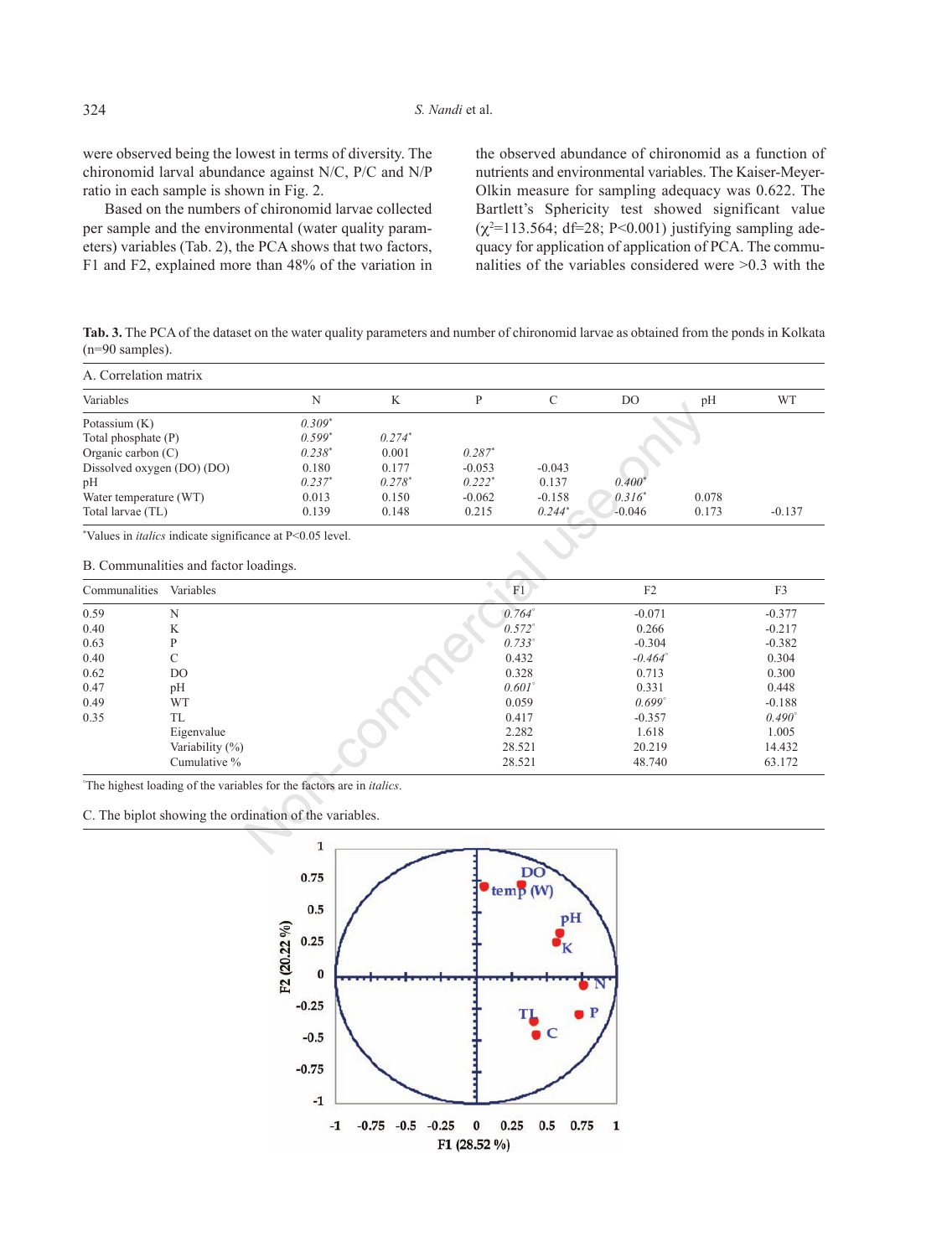lowest value shown by the chironomid immature (total larvae). The ordination shows that a positive correlation exist between the nutrients and chironomid abundance while DO exhibited a negative correlation. The factor loadings and the contribution of the variables to the factors are shown in Tab. 3.

The relation between total chironomid larvae per sampling unit with nitrate, phosphate, potassium and organic carbon (concentration) are shown in Fig. 3. The variations in the water bodies in terms of the chironomid larval abundance and the water quality were prominent. It appears from the bivariate regression equations, that abundance of chironomid larva depends on nitrate, phosphate, potassium and organic carbon (Fig. 3). The values of nitrate and potassium were log transformed that yielded a significant variance ratio (*F*-value) for the regression equation though the r<sup>2</sup> values were low. Further analyses included all the environmental factors as explanatory variables for the observed differences in chironomid abundance.

The results of DCA revealed that the mean values were more than twice the standard deviations for the species and environmental axes and thus CCA application was justified. The four canonical axes explained 98% of variations in the species environment relation. The total inertia was 2.528 and the sum of all canonical eigenvalues was 0.224. A test of significance of first canonical axis with eigen value  $0.156$  was significant at  $P<0.05$  level (F=5.126, P=0.029). The first canonical eigenvalue  $(\lambda_1=0.156)$  was 3.54 times the second one  $(\lambda_2=0.044)$  indicating a clear gradient. The first two canonical axes explains 82.9% ( $\lambda_1$ =63.9% and  $\lambda_2$ =19%) of variance in the weighted averages of the species with respect to each environmental variables. The ordination of the environmental and species variables is exhibited through the biplot (Fig. 4). From the length of the environmental arrows, it appears that temperature (E7) bear stronger correlation with the ordination axes while (E6) bear comparatively weaker correlation with the ordination axes. The species point projection along the direction (axis) of the environmental arrow indicates that *C. filitarsis* (S2) and *K. calligaster* (S8) occur in high temperature (E7) and potassium (E2) combination, while *C. striatipennis* (S6) occur in higher Nitrate: Phosphate ratio (N/P) and Nitrate: Carbon ratio (N/C), and *C. circumdatus* (S1) in higher Phosphate/ Carbon ratio (P/C). The environmental requirements of the species pairs, namely, *C. filitarsis (*S2) and *C. javanus* (S4), and *C. ramosus* (S5) and *C. striatipennis* (S6) appears to be highly contrasting. It is also apparent that the pH (E6) attributed weakly to the variations in the species abundance.

On the basis of the relative abundance per sample, CA (cluster analysis) allowed classification of the eight chironomid species under three central classes, as shown in Fig. 5. While *C. filitarsis, C. incertipennis, C. ramosus*



**Fig. 3.** Relations between chironomid productivity and the nutrients K (potassium), N (nitrate), C (organic carbon) and P (phosphate), along with the regression equations. Data were log transformed for potassium and nitrate.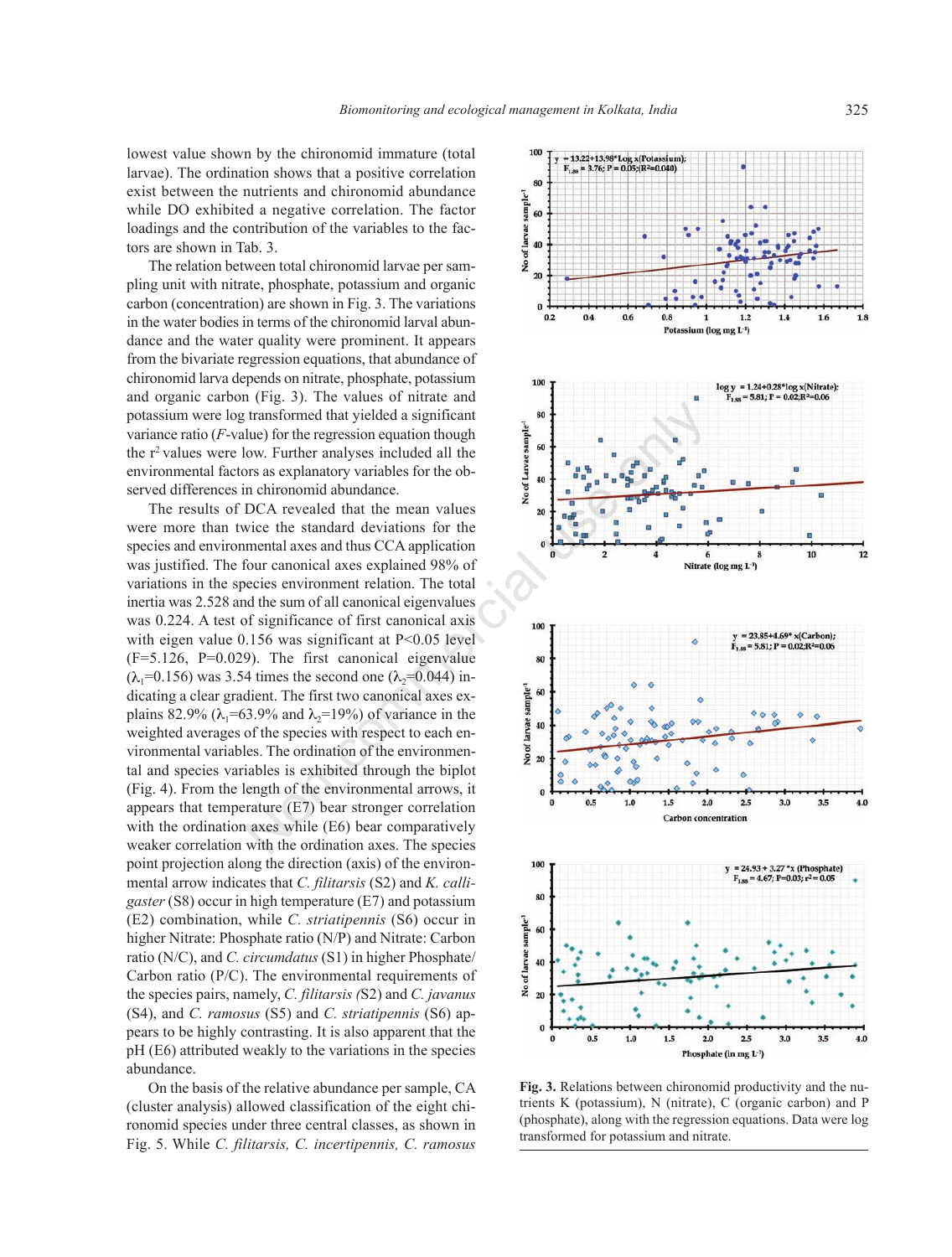and *C. striatipennis* were under the same class and differed from *C. circumdatus, K. barbatitarsis*, and *K. calligaster* that belonged to another class*. C. javanus* was grouped under class number three. The CA reflects maximum similarity between the species *C. filitarsis* and *C. striatipennis* and maximum difference between *C. striatipennis* and *K. calligaster* based on Pearson correlation coefficient on the unweighted pair group average values.

# **DISCUSSION**

From the present study, it is apparent that the abundance and richness of chironomid species vary with the nutrient conditions in the ponds, which is in parity with the earlier findings reported from different parts of the world, mainly in the lakes and streams of temperate zones. The diversity of chironomid in the wetlands and lotic habitats of West Bengal is high as evident from the studies on rice fields and riverine ecosystem (Guha *et al.,* 1980; Chaudhuri *et al.,* 1988, 1992; Chaudhuri and Chattopadhyay, 1990; Mazumdar *et al.,* 2000). The species of chironomid midges observed in the present study are common in those habitats. However, the species richness in the ponds remained low in contrast to those habitats, which can be attributed to sampling bias, or due to the pollution and anthropogenic interferences. Low species richness of chironomid in artificial water bodies of urban areas have been recorded from South America than in rural areas (Hamerlík *et al*., 2011). Chironomid species such as *C. striatipennis* and *C. circumdatus* are common in both urban and rural areas (Guha *et al.,* 1980; Chaudhuri *et al.,* 1988; Al-Shami *et al.,* 2010; Nandi *et al.,* 2011). Their presence in those ecosystems provides a basis to consider these two species as indicator of the environmental states in both urban and rural context. For instance it has been proposed that certain species of midges can act as indicator of environmental conditions of inland lakes of Italy (Luoto, 2011). In view of this proposition and the observations of the present study, it would be pertinent to assess the effectiveness of individual chironomid species abundance as indicator of environmental condition of water bodies. The observed diversity of chironomid midges is comparatively low in contrast to the rice fields and wetlands in Southeast Asian countries (Guha *et al.,* 1980; Al-Shami *et al.,* 2010), primarily because of higher nutrient conditions. At a proximate level, the pond conditions show eutrophic state with positive correlations of nitrate against phosphate, organic carbon and potassium. The bivariate regression equations between individual nutrients and chironomid abundance showed a low r<sup>2</sup> value, but highly significant *F*-values, perhaps owing to pond specific differences in the environmental conditions. It seems that the redundancy of the chironomid abundance and the nutrient states are not similar and thus could account for low  $r^2$  values of the linear regressions (Fig. 4).



**Fig. 4.** Biplot of CCA showing the relationship of environmental factors and the chironomid species. [E2 (potassium), E5 (dissolved oxygen), E6 (pH), E7 (temperature), N/P (nitrate/phosphate ratio), N/C (nitrate/carbon ratio), P/C (phosphate/carbon ratio), S1 (*Chironomus circumdatus*), S2 (*C. filitarsis*), S3 (*C. incertipennis*), S4 (*C. javanus*), S5 (*C. ramosus*), S6 (*C. striatipennis*), S7 (*Kiefferulus barbatitarsis*), S8 (*K. calligaster)*].



**Fig. 5.** Dendogram showing relationship among seven chironomid species based on their relative abundance in the samples. Colour of the lines represents classes (three clusters). The similarity is based on Pearson correlation coefficient and the classification is based on unweighted pair-group average (S1 - *Chironomus circumdatus*, S2 - *C. filitarsis*, S3 – *C. incertipennis*, S4 - *C. javanus*, S5 – *C. ramosus*, S6 – *C. striatipennis*, S7 - *Kiefferulus barbatitarsis*, S8 - *K. calligaster*).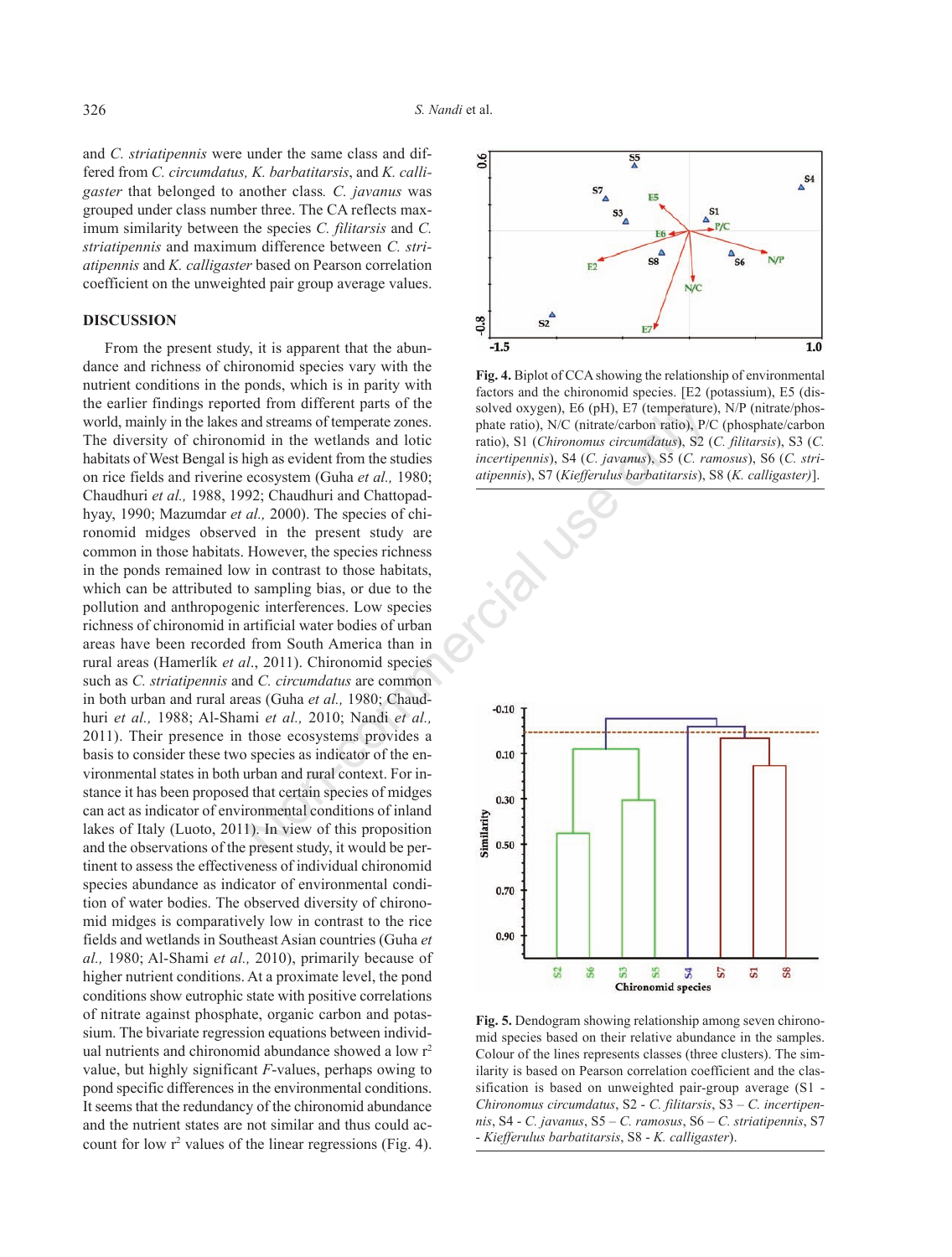The significant *F-*values of the equations indicate that a change in chironomid abundance could be linked to corresponding changes in the individual nutrient states. This is substantiated by the observation that *Chironomus* spp. and *Polypedilum* spp. exhibit high abundance in lakes (Stevens *et al.,* 2006) and rice fields (Al-Shami *et al.* 2010) contaminated with fertilizers and organic waste materials. The diversity of *Chironomus* spp. was high in the samples of the present study, possibly because of the eutrophic (Yang *et al.,* 2008) condition of the ponds.

High chironomid species richness exists in a wide range of nutrient conditions (Rossaro, 1991; Lobinske *et al.,* 1996; Ali *et al.,* 2002, 2003; Stevens *et al.,* 2006; Luoto, 2011). The richness of chironomid species are correlated with higher abundance than the co-occurring controphic and heterotrophic species in freshwater bodies (Rosenberg, 1992; Hasse and Nolte, 2008; Cushman *et al*., 2010). At a broader scale, fluctuations in the nutrient states and environmental parameters can be related to an equivalent change in chironomid species assemblage pattern as observed in different water bodies (Rossaro, 1991; Bazzanti *et al.,* 1997; Rossaro *et al.,* 2007; Tellioglu and Kara, 2009). Thus chironomid abundance can be used for monitoring the trophic conditions of the freshwater bodies. The results of the present study support this, since chironomid larval abundance exhibited correlated variations with the nutrients, dissolved oxygen, pH and temperature of the water bodies. This could possibly be a reflection of restricted fluctuation of the nutrient condition of the water bodies that lead to lower richness and abundance of chironomid midges. Tolerance to environmental conditions, particularly nutrient states, differs among chironomid species (Rosenberg, 1992; Luoto, 2011), and this can also be a plausible explanation for the low richness observed in the present study. The species composition was dominated by *C. striatipennis, C. calligatser, C. javanus, K. calligaster,* and *K. barbatitarsis* were dominant while Tanypodinae like *Tanypus* spp. was rare. This can be corroborated to trophic status of the ponds, since, *Chironomus* species dominate nutrient enriched anoxic condition (Saether, 1979; Rosenberg, 1992). Even though the ponds in the present context were nutrient enriched, nevertheless they are congenial habitat for at least twelve different chironomid species. Further studies on these ponds may provide evidence to select specific species for biomonitoring, since preference of environmental states vary for chironomid species and thus the effectiveness as bioindicator (Luoto, 2011). Nonetheless, considering the urban settings of Kolkata, India, chironomid abundance seems to be influenced by the nutrient states and various water quality parameters of the ponds. This provides an opportunity to develop and implement strategies for biomonitoring of urban ponds for ecological management including conservation policies. abundance than the co-occurring con-<br>
trophic species in freshwater bodies<br>
Hasse and Nolte, 2008; Cushman et<br>
addinsoft SARL, 2010. XLSTAT spectra and Nolte, 2008; Cushman et<br>
addinsoft SARL, 2010. XLSTAT spectra and Nor

#### **ACKNOWLEDGEMENTS**

The authors thankfully acknowledge the comments of three anonymous reviewers in modification of the earlier versions of the manuscript. The authors express gratitude to Prof. P.K. Chaudhuri, University of Burdwan, for the help rendered in identification of the chironomid species. The authors would also thank the respective Heads, Department of Zoology, University of Burdwan, and University of Calcutta, Kolkata, for the facilities provided included DST-FIST.

The financial assistance of UGC through the research projects (Sanction no. F No. 33-341/2007(SR) dt. 01.04.2008; GKS and SN) and (Sanction no. No. F. 30- 90 (SC) ⁄ 2009 (SA II); 17.09.2009; GA) is acknowledged.

#### **REFERENCES**

- Addinsoft SARL, 2010. XLSTAT software, version 10, Addinsoft, Paris, France.
- Aditya G, Saha GK, 2006. Predation of the beetle *Rhantus sikkimensis* (Coleoptera, Dytiscidae) on the larvae of *Chironomus* Meigen (Diptera, Chironomidae) of the Darjeeling Himalayas of India. Limnologica 36:251-257.
- Aditya G, Ash A, Saha GK, 2006. Predatory activity of *Rhantus sikkimensis* and larvae of *Toxorhynchites splendens* on mosquito larvae in Darjeeling, India. J. Vect. Borne Dis. 43: 66- 72.
- Ali A, Frouz J, Lobinske RJ, 2002. Spatio-temporal effects of selected physico-chemical variables of water, algae and sediment chemistry on the larval community of nuisance Chironomidae (Diptera) in a natural and man-made lake in central Florida. Hydrobiologia 470: 181-193.
- Ali A, Lobinske R, Frouz J, Leckel RJ, 2003. Spatial and temporal influence of environmental conditions on benthic macroinvertebrates in Northeast Lake Jesup, Central Florida. Florida Scient. 66: 69-83.
- Al-Shami S, Che Salmah MR, Abu Hassan A, Siti Azizah MN, 2010. Temporal distribution of larval Chironomidae (Diptera) in experimental rice fields in Penang, Malaysia. J. Asia Pac. Entomol. 13: 17-22.
- APHA (American Public Health Association, American Water Works Association and Water Pollution Control Federation), 1995. Standard Methods for the Examination of Water and Wastewater, 19<sup>th</sup> ed. American Public Health Association, New York.
- Ashe P, Cranston PS, 1990. Family Chironomidae. In: A. Soos and L. Papp (eds.), Catalogue of Palaearctic Diptera, *Psychodidae-Chironomidae*. Elsevier, Amsterdam/Academiai Kiado, Budapest, *2*: 113-355.
- Ashe P, Murray DA, Reiss F, 1987. The zoogeographical distribution of Chironomidae (Insecta: Diptera). Annal. Limnol. 23: 27-60.
- Basu A, Ghosh K, Hazra N, Majumdar A, 2010a. Association of exoenzyme-producing bacteria with chironomid larvae (Diptera: Chironomidae) in relation to the feeding habit. Entomol. General. 32: 227-235.
- Basu A, Hazra N, Ghosh K, 2010b. Bioindicator potentiality of the Chironominae larvae (Diptera: Chironomidae) for deter-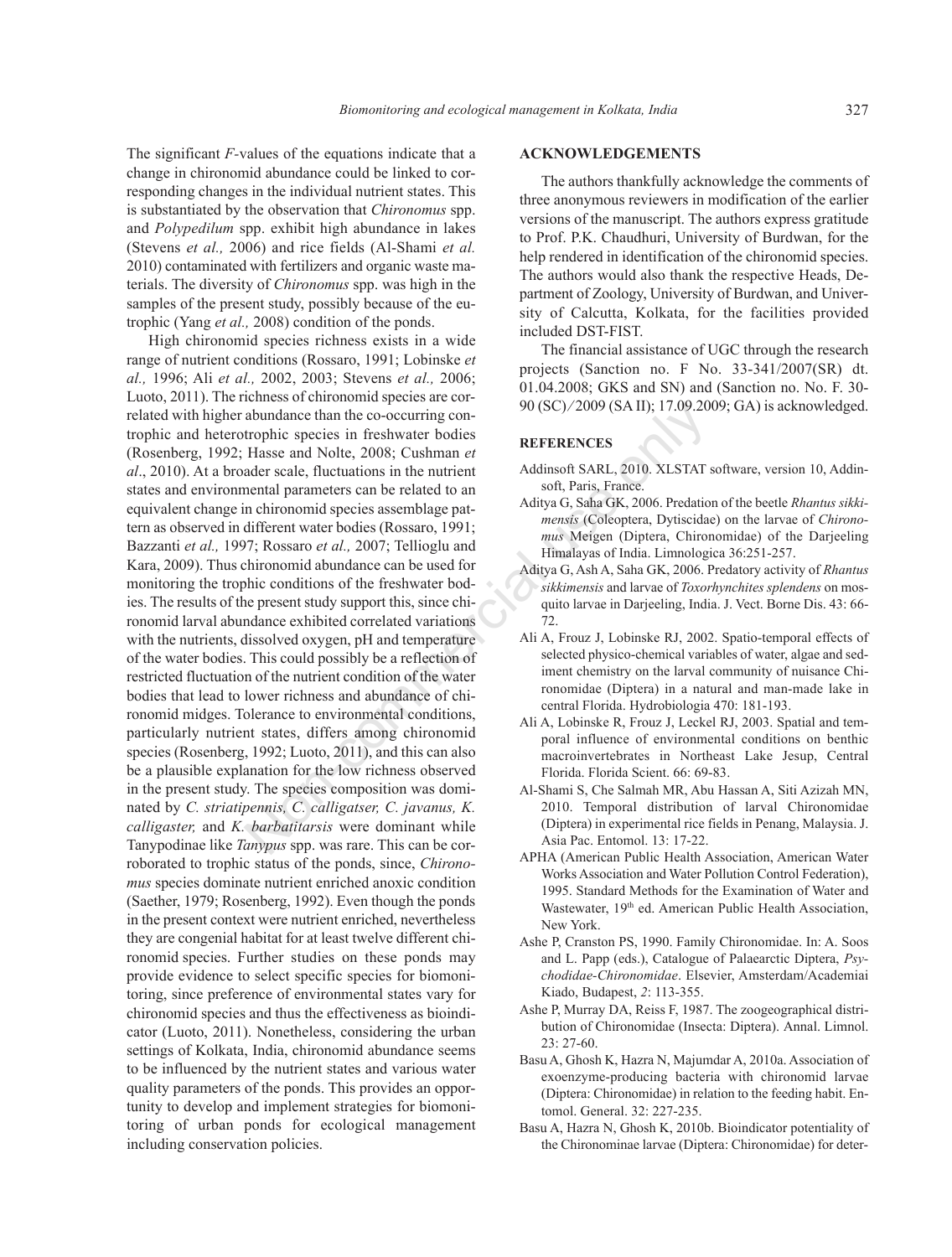mination of antibiotic resistant microbial load of the aquatic ecosystem. Proc. Zool. Soc. Kolkata 63:79-86.

- Bazzanti M, Seminara M, Baldoni S, 1997. Chironomids (Diptera: Chironomidae) from three temporary ponds of different wet phase duration in Central Italy. J. Freshwat. Ecol. 12): 89-99.
- Bhattacharyay G, Sadhu AK, Mazumdar A, Chaudhuri PK, 2005. Antennal deformities of chironomid larvae and their use in biomonitoring of heavy metal pollution in the River Damodar of West Bengal, India. Environ. Monitor. Assess. 108: 67-84.
- Bhattacharyay G, Sadhu AK, Mazumdar A, Majumdar U, Chaudhuri PK, 2006. Assessment of impact of heavy metals on the communities and morphological deformities of chironomidae larvae in the river Damodar (India, West Bengal). Acta Hydrobiol. (Cracow) 8(Suppl.): 21-32.
- Biswas JK, Rana S, Bhakta JN, Jana BB, 2009. Bioturbation potential of chironomid larvae for the sediment-water phosphorus exchange in simulated pond systems of varied nutrient enrichment. Ecol. Eng. 35: 1444-1453.
- Carew ME, Pettigrove V, Cox RL, Hoffman AA, 2007. The response of Chironomidae to sediment pollution and other environmental characteristics in urban wetlands. Freshwat. Biol. 52: 2444-2462.
- Chaudhuri PK, Chattopadhyay S, 1990. Chironomids of the rice paddy areas of West Bengal, India (Diptera: Chironomidae). Tijds. Entomol. 133: 149-195.
- Chaudhuri PK, Das SK, Debnath RK, 1988. Studies of the Indian Tanypodinae (Diptera: Chironomidae), genus *Tanypus* Meigen. Polish J. Entomol. 55: 99-109.
- Chaudhuri PK, Das SK, Sublette JE, 1992. Indian species of genus *Chironomus* Meigen (Diptera: Chironomidae). Zool. Jahrb. Syst. 119: 1-51.
- Chaudhuri PK, Ghosh M, 1986. Two Indian species of *Kiefferulus* Goetghebuer (Diptera: Chironomidae). Systemat. Entomol. 11: 277-292.
- Chaudhuri PK, Guha DK, 1987. A conspectus of Chironomid midges (Diptera: Chironomidae) of India and Bhutan. Entomol. Scand. (Suppl.) 29: 23-33.
- Chaudhuri PK, Nandi SK, Ghosh M, 1983. Postembryonic stages of *Tanypus bilobatus* (Kieffer) n. comb. (Diptera: Chironomidae) with a note on its biology. Arch. Hydrobiol. 97: 122-133.
- Cranston PS, Dillon ME, Pinder LCV, Reiss F, 1989. The adult males of Chironominae (Diptera: Chironomidae) of the Holarctic Region - keys and diagnoses. Entomol. Scand. Suppl. 34: 353-502.
- Cranston PS, Hardy NB, Morse GE, 2012. A dated molecular phylogeny for the Chironomidae (Diptera). Syst. Entomol. 37: 172-188.
- Cushman SA, Mckelvey KS, Noon BR, Mcgarigal K, 2010. Use of abundance of one species as a surrogate for abundance of others. Conser. Biol. 24: 830-840.
- DeHaas EM, Wagner C, Koelmans AA, Kraak MHS, Admiraal W, 2006. Habitat selection by chironomid larvae, Fast growth requires fast food. J. Anim. Ecol. 75: 148-155.
- Epler JH, 1992. Identification manual for the larval Chironomidae (Diptera) of Florida. State of Florida, Department of Environmental Protection, Tallahassee: 302 pp.

Epler JH, 1995. Identification manual for the larval Chironomi-

dae (Diptera) of Florida. Final report for DEP Contract No.WM 579. State of Florida, Department of Environmental Protection, Tallahassee.

- Epler JH, 2001. Identification manual for the larval Chironomidae (Diptera) of North and South Carolina. State of North Carolina, Department of Environment and Natural Resources, Raleigh: 526 pp.
- Ferrington LC, 2008. Global diversity of non-biting midges (Chironomidae, Insecta-Diptera) in freshwater. Hydrobiologia 198: 447-455.
- Guha DK, Chaudhuri PK, Nandi SK, 1980. Taxonomic studies of Chironominae (Chironomidae: Diptera) from West Bengal: Genus *Dicrotendipes* Kiefer. Proc. Zool. Soc. Calcutta (Kolkata) 33: 29-38.
- Haase R, Nolte U, 2008. The invertebrate species index (ISI) for streams in southeast Queensland, Australia. Ecol. Indicat. 8: 599-613.
- Hamerlík L, Jacobsen D, Brodersen KP, 2011. Low species richness of non-biting midges (Diptera: Chironomidae) in Neotropical artificial urban water bodies. Urban Ecosys*.* 14: 457-466.
- Kinnear PR, Gray CD, 2000. SPSS for Windows made simple. Release 10. 4<sup>th</sup> ed. Psychology Press Ltd., East Sussex, UK: 432 pp.
- Legendre P, Legendre L. 1998. Numerical ecology, 2<sup>nd</sup> ed. Elsevier Science BV, Amsterdam, p. 853.
- Lobinske RJ, Ali A, Stout J, 1996. Qualitative and quantitative studies on Chironomidae (Diptera) and selected physicochemical parameters in two tributaries of the Wekiva River, central Florida. Florida Entomol. 79: 531-542. The Steam is notheast Queensland, Australy, 121-32.<br>
Nona BB, 2009. Bioturbation po-<br>
spo-613.<br>
Nona BB, 2009. Bioturbation po-<br>
nulated pond systems of varied<br>
I. Eng. 35: 1444-1453.<br>
Neutropical artificial urban water b
	- Luoto TP, 2011. The relationship between water quality and chironomid distribution in Finland - a new assemblage-based tool for assessments of long-term nutrient dynamics. Ecol. Indicat. 11: 255-262*.*
	- Manly BFJ. 1994. Multivariate Statistical Methods A Primer*,* 2nd ed. Chapman and Hall, London: 230 pp.
	- Manna B, Aditya G, Banerjee S, 2008. Vulnerability of the mosquito larvae to the guppies (*Poecilia reticulata*) in the presence of alternative preys. J. Vect. Borne Dis. 45: 200-206.
	- Manna B, Aditya G, Banerjee S, 2011. Habitat heterogeneity and prey selection of *Aplocheilus panchax*: an indigenous larvivorous fish. J. Vect. Borne Dis. 48:144-149.
	- Mazumdar A, Hazra N, Chaudhuri PK, 2000. New species of *Cladotanytarsus* Kieffer from the Deltaic region of West Bengal, India (Diptera: Chironomidae). Orient. Ins. 34: 193- 202.
	- Mousavi SK, 2002. Boreal chironomid community and their relations to environmental factors-the impact of lake depth, size and acidity. Boreal Environ. Res. 7: 63-75.
	- Nandi S, Aditya G, Saha GK, 2011. Life history study of *Chironomus striatipennis* Kieffer (Diptera: Chironomidae). Orient. Ins. 45: 186-193.
	- Ormerod SJ, Durance I, Terrier A, Swanson AM, 2009. Priority wetland invertebrates as conservation surrogates. Conserv. Biol. 24: 573-582.
	- Pinder LCV, 1978. A key to adult males of the British Chironomidae (Diptera). Sci. Publ. Freshwat. Biol. Assoc. 37: 1-169.
	- Robert V, Le Goff G, Ariey F, Duchemin B, 2002. A possible alternative method for collecting mosquito larvae in rice fields. Malaria J. 1:4.